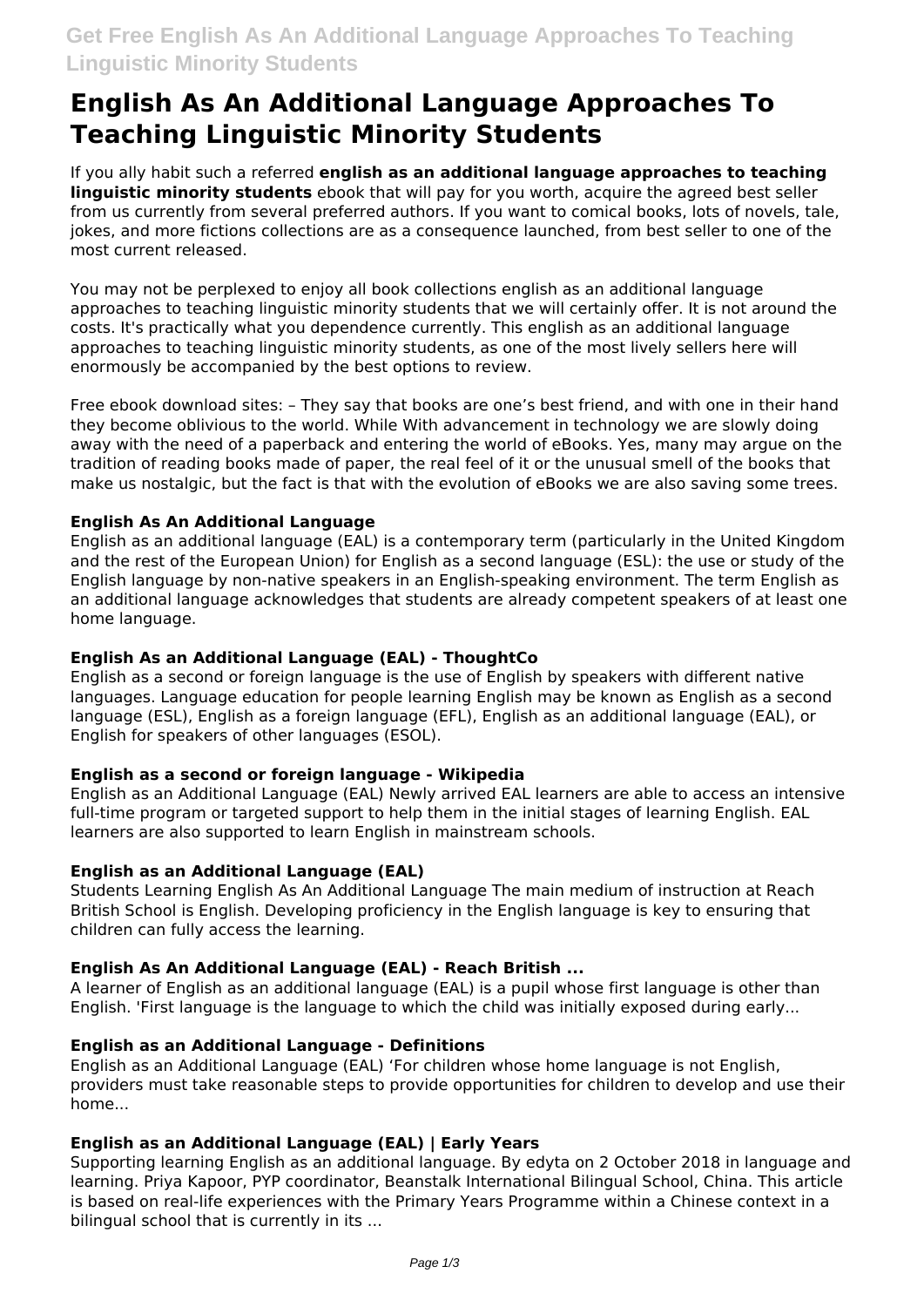# **Supporting learning English as an additional language ...**

A 10 year-old autistic and blind boy singing. His voice shocked everyone. - Duration: 6:22. All Around Recommended for you

## **SACE English as an Additional Language (EAL)**

About learning English as an additional language Key principles Supporting continued development of first language and promoting the use of first language for learning enables children to access learning opportunities within the EYFS and beyond through their full language repertoire.

#### **Supporting children learning English as an additional language**

Teaching children with English as an additional language (EAL) is not new for schools in the UK, but it still presents many challenges for lots of teachers. Children with EAL are also just as likely as their monolingual peers to have a speech, language or communication difficulty. How do you identify SLCN when English is not their first language?

## **EAL or Speech and Language? When to refer to an SLT**

Beginning English as an Additional Language Primary - supports mainstream primary classroom teachers by providing practical ideas and resources for newly arrived primary EAL learners. The material is organised into 16 units of work based around topics that are appropriate for newly arrived students.

#### **Resources for EAL teachers**

The current study investigates the relationship between stated beliefs and reported practices among English as an Additional Language teachers regarding the integration of explicit grammar instruction into learner-centered CLT classrooms. Questionnaire data from 28 participants reveal unanimous adoption of both the CLT approach and moments of ...

## **English as an additional language Archives - EA Journals**

Introduction to Licketyspit and EAL (English as Additional Language) Scotland is rapidly becoming more and more multi-cultural. Migration, population growth, and the welcoming of refugees and asylum seekers is enriching our local and national culture, and diversifying our communities. As a consequence, the range of languages spoken by children in Scotland is more diverse than ever. **Scottish** 

# **EAL (English as Additional Language) • Licketyspit**

English as an additional language The school offers to support children who are beginners in English or are having difficulties with English as an Additional Language. Our teachers provide support and reinforcement of the language within the school hours and through individualised planning.

#### **English as an Additional Language – British Academy Of Tunis**

Supporting newly arrived pupils with English as an additional language. The Inclusion Support Service Kent (ISSK) offer direct advice to schools, including centralised and bespoke training, to ensure that the needs of newly arrived pupils with English as an additional language are met.

#### **New arrivals with English as an additional language**

Evaluation report on capacity building approaches to support the delivery of English as an additional language in Wales, file type: PDF, file size: 589 KB . PDF. 589 KB. If you need a more accessible version of this document please email digital@gov.wales. Please tell us the format you need.

#### **English as an additional language: report | GOV.WALES**

The purpose of edTPA English as an Additional Language, a nationally available performance-based assessment, is to measure novice teachers' readiness to teach English as an additional language. The assessment is designed with a focus on student learning and principles from research and theory. It is based on findings that successful teachers

#### **English as an Additional Language**

English as an Additional Language (EAL) Children who are new arrivals into Australia with English as a Second Language (ESL) face a number of challenges at school. For some of these children, the challenges relate to the stress that arises from cultural and language differences.